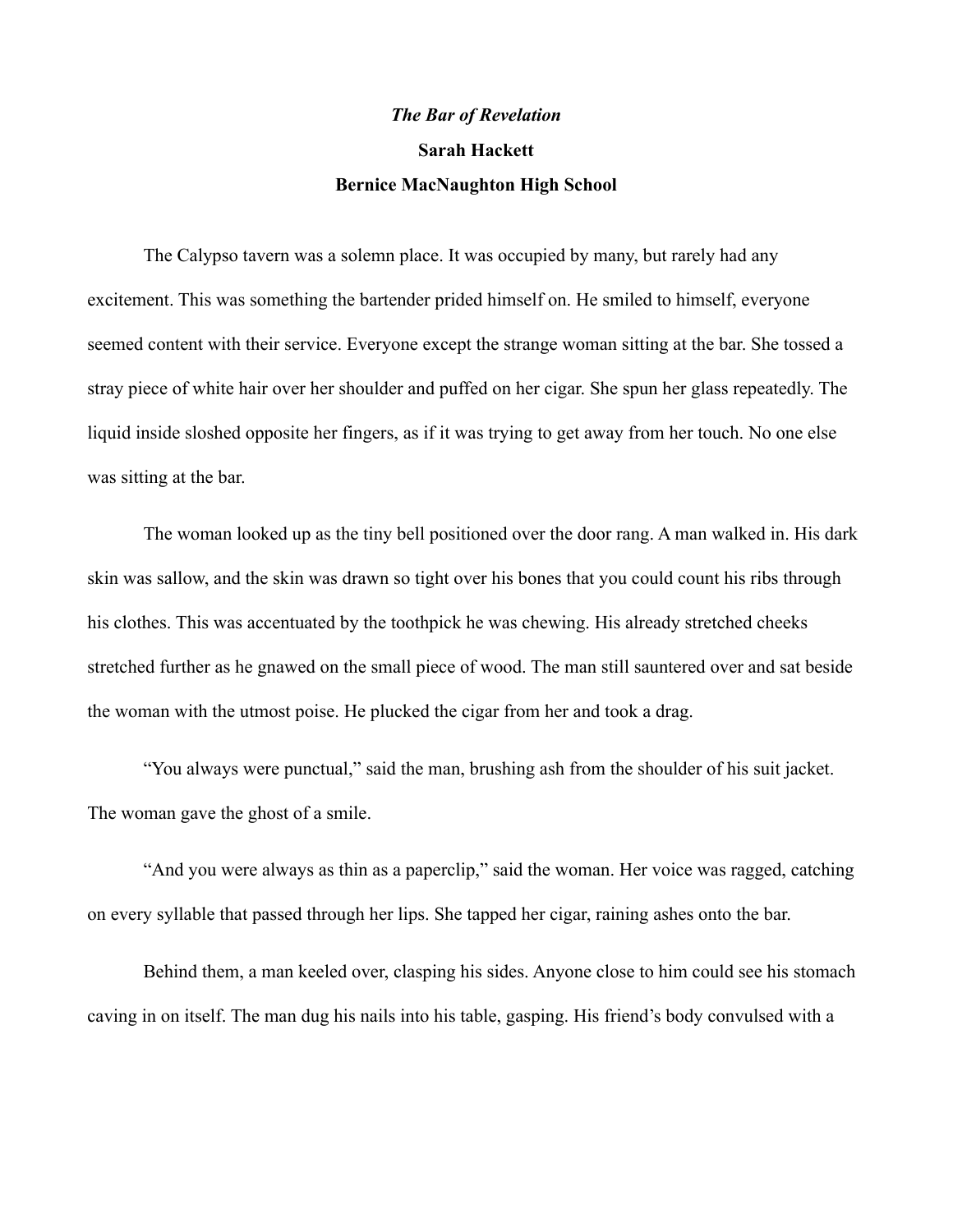cough, red flecks spitting from his mouth. The mysterious pair ignored them, taking turns smoking and regaling shared memories they had had over the years. The bell rang again.

A young woman entered the tavern, swathed in red: a red jacket, red lipstick, red gloves. Her raven black hair swayed by her hips as she walked over to the thin man and his companion. She hopped onto the bar itself, settling in front of the other two. She removed her red tinted sunglasses to reveal eyes that burned like fire.

"It's been *such* a long time," the woman sighed. The words flowed out of her crimson lips. "We need get together more often." Her accent was unplaceable. When concentrating too hard on it, it could start to sound like the most exotic accent you could think of, but also no accent at all.

A woman across the bar slammed another into a table, her head cracking against the wood. Both women had sunken stomachs and thinning cheeks. Around the tavern, fights broke out. Over a misplaced wallet, or a hair that had gone astray. Over who would pay the bill, or about the sudden storm that was brewing outside the windows. Meanwhile, the woman in red laughed, a laugh filled with such glee that one would assume she had just heard the funniest joke in her life. A man with a bulky frame and fever bright eyes approached them and raised his fist, attempting to start something that wasn't worth starting. The woman's lips pulled into an amused smile.

At once, the trio raised their hands, their eyes ablaze. The man's face swelled with boils, steam rising from his skin. Next, the man keeled over in pain. His face was gaunt, and he had changed from bulky to skeletal. The third woman tilted her head and grinned at the man, watching as his face twisted with an emotion so potent that his features were unrecognizable to the ones he had moments ago. His anger was almost tangible. The woman in red giggled. The man promptly slumped onto the floor, his heart unable to take so much raw emotion.